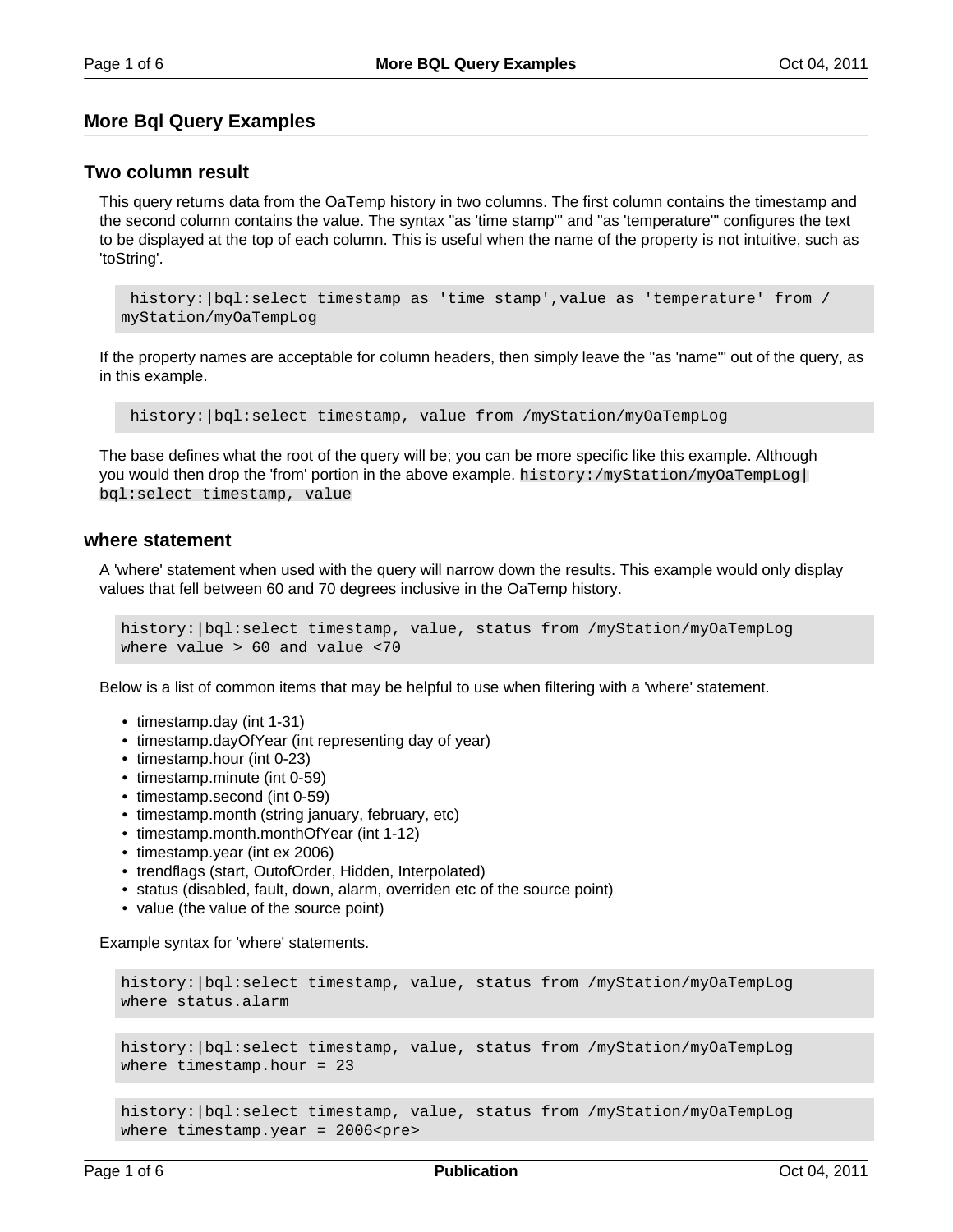```
<pre>history:|bql:select timestamp, value, status from /myStation/myOaTempLog
where timestamp.day>=1 and timestamp.day<=31 and
timestamp.month.monthOfYear=6
```
### **like operator**

In some cases the data that is returned is in a text format. This will be true with properties like 'toString' or 'timestamp.toDateString'. When filtering with a 'where' statement, it is necessary to use the 'like' operator. history:/myStation/myHistoryLog|bql:select timestamp,value where timestamp.month like '\*september\*'

The '\*' or '%' symbols are used as wildcard characters to represent zero or more characters.

# **period modifiers**

It is also possible to filter the return of a history query by including 'period' modifiers in the query. The available periods are listed below.

- period=last7Days
- period=last24Hours
- period=yesterday
- period=today
- period=weekToDate
- period=lastWeek
- period=monthToDate
- period=lastMonth
- period=yearToDate
- period=lastYear
- period=timeRange;start=2006-09-15T08:00:00.000-04:00;end=2006-09-20T08:00:00.000-04:00

timeRange format is <YYYY-MM-DD><THH:MM:SS.miliseconds><timezone offset>

The 'period' syntax is added to the beginning of the query like this: history:/myStation/myHistoryLog? period=last7Days|bql:select timestamp, value

#### **delta values**

There are situations where it is necessary to look at the difference in logged values as opposed to the actual values at each collection interval. This query will return the timestamp and delta values from myHistory for the current month to date. history:/myStation/myHistory?period=monthToDate;delta=true| bql:select \*

#### **rollup values (minimum, maximum, average, sum)**

At times it is necessary to evaluate the collected values to determine minimum, maximum, average, and the sum of values. This can be accomplished through program objects by performing bql queries and then cursor through the BITable results to perform the math functions. Alternatively, there is a special function of the bql query which does this; it is the same functionality that is provided in the history chart interface for data rollups. When this function is used, it will return all of the columns. There is no mechanism to filter the return down to specific columns. history:  $/myStation/myHistory$ bql:historyFunc:HistoryRollup.rollup((select \*),baja:RelTime <timeInMiliSeconds>')

The rollup syntax returns a table with the following columns: Start Timestamp, End Timestamp, count, min, max, average, sum. It is also possible to use the delta feature and/or the period features in conjunction with the rollup function. history:/myStation/myHistory?period=monthToDate;delta=true| bql:historyFunc:HistoryRollup.rollup((select \*),baja:RelTime '86400000')

This query returns the delta values rolled up to 1 day for the current month to date.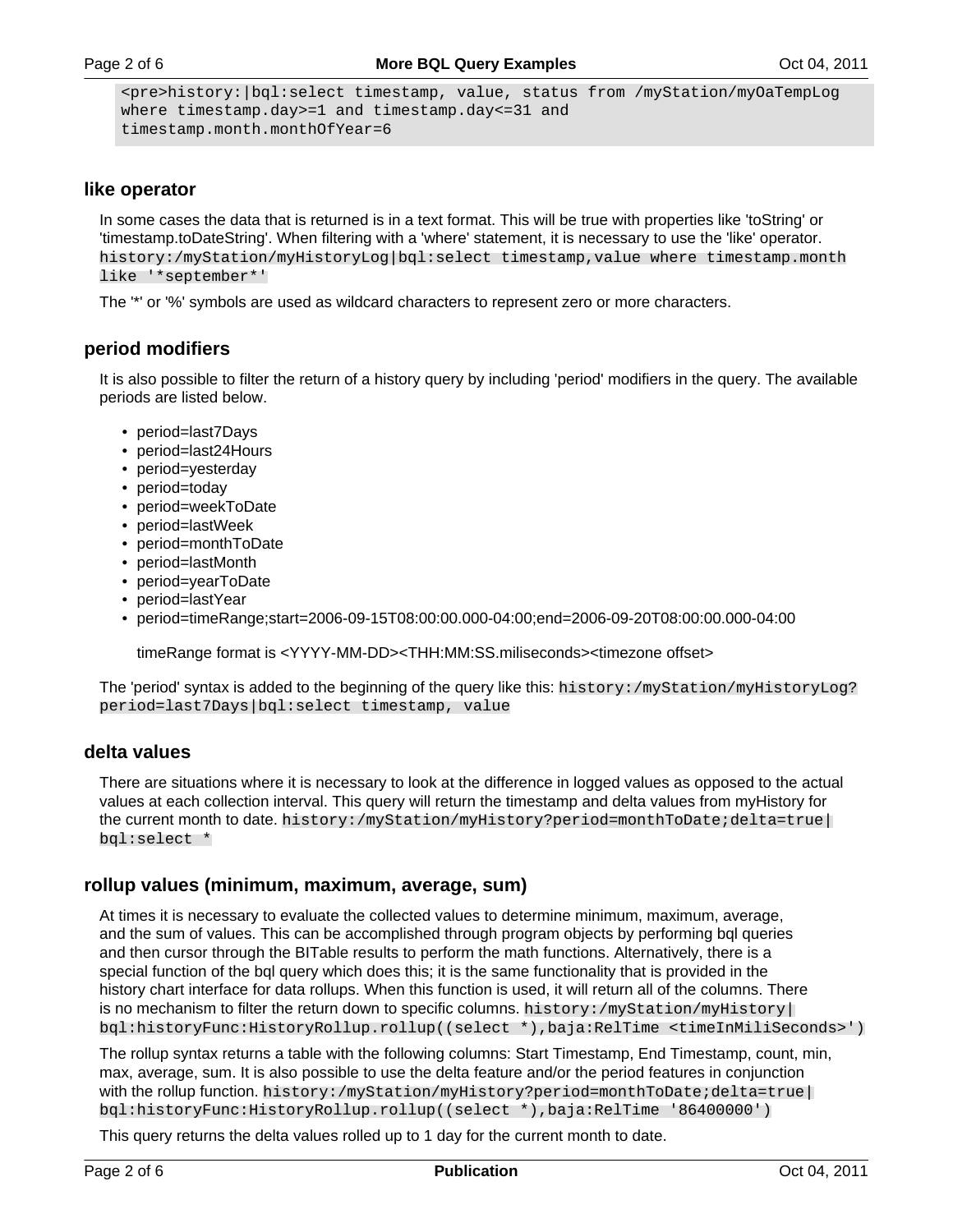# **Space character handling in web (Excel) queries**

When using bql to perform a web query (ie in an Excel spreadsheet) space characters to the right of  $\langle \cdot |$ bql:select> are represented by '%20' while space characters to the left of <|bql:select> are represented by '\$20'. See Sample\_Excel\_Web\_Query.

### **Sample Excel Web Query**

When performing web queries utilizing applications such as Excel, it may be necessary to change the station authentication from the default 'digest' to 'basic'. In digest authentication mode, the password is encrypted and Excel may not be able to send the password via the web query.

1. Create a user with a default Hx profile and assign admin read and write privileges to the necessary components in the station.

2. In an Excel worksheet select the cell where the queried data is to be inserted. On the menu select '**Data > Import External Data > New Web Query**'.

New Web Query in MS Excel

|                                 | <b>New Web Query</b>                                                                                                                  |                                                           |      |         |                                                                                                                                                                                                                                                                                                                                                                                                                                                                |          |          | $\vert x \vert$                                         |  |  |  |  |
|---------------------------------|---------------------------------------------------------------------------------------------------------------------------------------|-----------------------------------------------------------|------|---------|----------------------------------------------------------------------------------------------------------------------------------------------------------------------------------------------------------------------------------------------------------------------------------------------------------------------------------------------------------------------------------------------------------------------------------------------------------------|----------|----------|---------------------------------------------------------|--|--|--|--|
|                                 | Address: http://www.tridium.com/                                                                                                      |                                                           |      |         | $\mathsf{G}$ <sup>0</sup>                                                                                                                                                                                                                                                                                                                                                                                                                                      |          |          | Options                                                 |  |  |  |  |
| Click                           |                                                                                                                                       | next to the tables you want to select, then click Import. |      |         |                                                                                                                                                                                                                                                                                                                                                                                                                                                                |          |          |                                                         |  |  |  |  |
| H                               |                                                                                                                                       |                                                           |      |         |                                                                                                                                                                                                                                                                                                                                                                                                                                                                |          |          |                                                         |  |  |  |  |
|                                 |                                                                                                                                       |                                                           |      |         |                                                                                                                                                                                                                                                                                                                                                                                                                                                                |          |          |                                                         |  |  |  |  |
|                                 |                                                                                                                                       |                                                           |      |         |                                                                                                                                                                                                                                                                                                                                                                                                                                                                |          |          |                                                         |  |  |  |  |
|                                 | Company                                                                                                                               | Products                                                  | News | Library | How to Buy                                                                                                                                                                                                                                                                                                                                                                                                                                                     | Training | Partners | u                                                       |  |  |  |  |
| News:<br>$\left  \cdot \right $ | What's New<br>Tridium® and American<br>Auto-Matrix® Announce<br>New Internet Controller<br>Suite based on the<br>NiagaraAX® Framework |                                                           |      |         | <b>Solutions For Connecting Devices to the Enterprise</b><br>Tridium is the inventor of the Niagara Framework®, a software framework that<br>integrates diverse systems and devices - regardless of manufacturer, or<br>communication protocol - into a unified platform that can be easily managed<br>and controlled in real time over the Internet using a standard web browser.<br>Niagara is an extensible platform that supports the rapid development of |          |          | $\triangleq$ Ap<br>$\cdot$ B<br>$\cdot$ F<br>٠c<br>Θ. м |  |  |  |  |
|                                 | http://www.tridium.com/                                                                                                               |                                                           |      |         |                                                                                                                                                                                                                                                                                                                                                                                                                                                                |          | Import   | Cancel                                                  |  |  |  |  |

3. Enter the bql query in the url address field of the pop up window. The syntax is http://<ipAddress>/ ord?<bql query> After entering the query, click the '**Go**' button. A station Hx signon dialog appears.

Station Hx Signon Dialog

| <b>Connect to 192.168.1.126</b> |                               |
|---------------------------------|-------------------------------|
|                                 |                               |
| James                           |                               |
| User name:                      | $\mathbf{g}$ excel            |
| Password:                       | 00000                         |
|                                 | $\nabla$ Remember my password |
|                                 |                               |
|                                 | Cancel<br>ОK                  |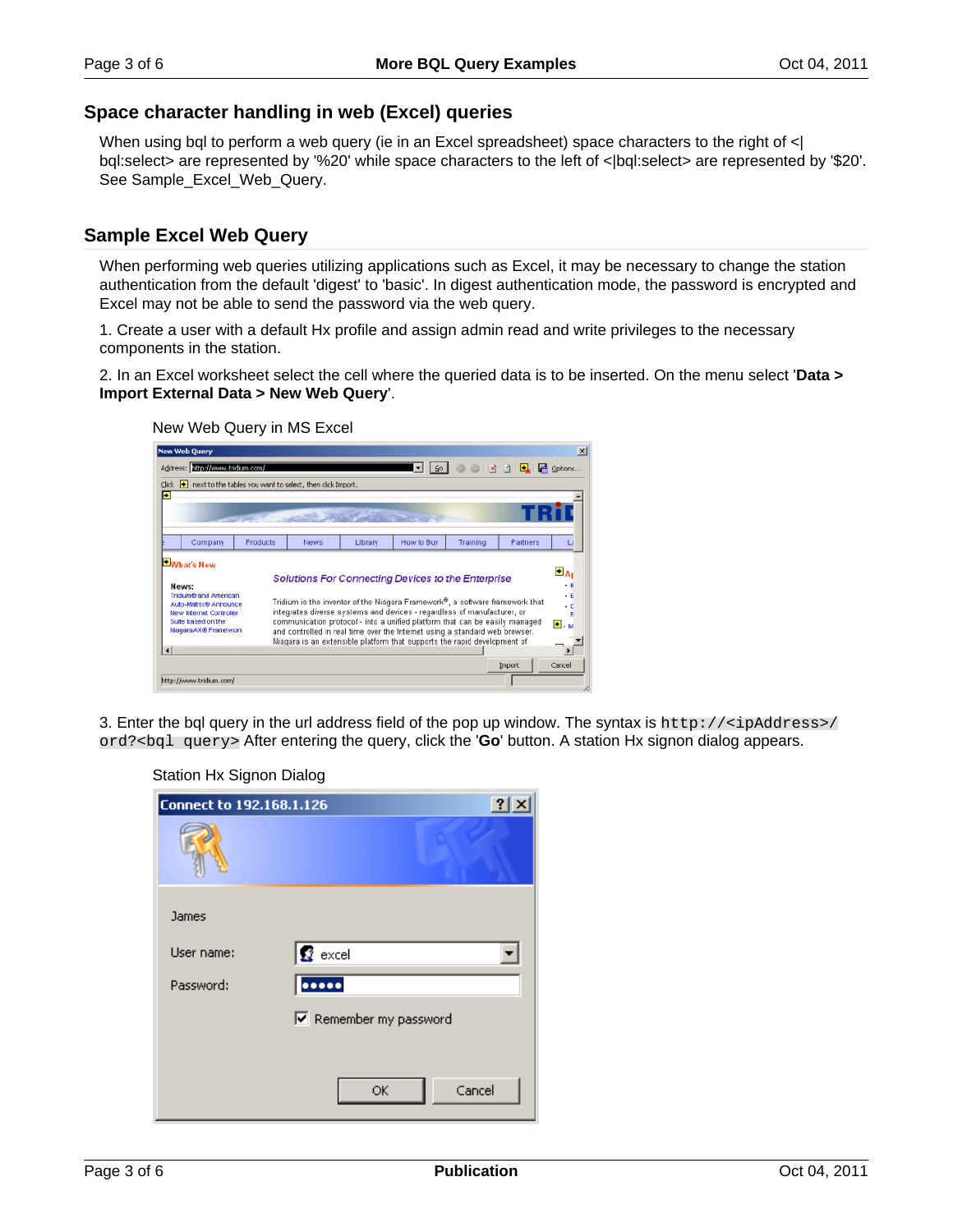4. Enter the user name and password for the Hx user that was created. Be sure to check the 'Remember my password' box. Excel will process and display the query as below.

Click the yellow box containing a black arrow to select the data table. The box color will change from yellow to green when it has been selected.

Select Table in Excel by Clicking Yellow Box

| Click . next to the tables you want to select, then click Import.<br>ь |                                 |          |      |  |  |  |  |
|------------------------------------------------------------------------|---------------------------------|----------|------|--|--|--|--|
| imestamp                                                               | <b>Trend Flags Status Value</b> |          |      |  |  |  |  |
| 12-Jan-07 11:30 AM EST                                                 | $\{ \}$                         | $\{ok\}$ | 64.3 |  |  |  |  |
| 12-Jan-07 11:45 AM EST                                                 | $\{ \}$                         | $\{ok\}$ | 68.1 |  |  |  |  |
| 12-Jan-07 12:00 PM EST                                                 | $\{ \}$                         | $\{ok\}$ | 71.4 |  |  |  |  |
| 12-Jan-07 12:15 PM EST                                                 | $\{ \}$                         | $\{ok\}$ | 73.7 |  |  |  |  |
| 12-Jan-07 12:30 PM EST                                                 | ${+}$                           | $\{ok\}$ | 74.9 |  |  |  |  |
| 12-Jan-07 12:45 PM EST                                                 | $\{\}$                          | $\{ok\}$ | 74.8 |  |  |  |  |
| 12-Jan-07 1:00 PM EST                                                  | $\{$                            | $\{ok\}$ | 73.6 |  |  |  |  |
| 12-Jan-07 1:15 PM EST                                                  | $\{\}$                          | $\{$ ok} | 71.3 |  |  |  |  |
| 12-Jan-07 1:30 PM EST                                                  | $\{\}$                          | $\{$ ok} | 68.1 |  |  |  |  |
| 12-Jan-07 1:45 PM EST                                                  | $\{\}$                          | $\{ok\}$ | 64.2 |  |  |  |  |
| 12-3an-07 2:00 PM EST                                                  | {start}                         | $\{ok\}$ | 60.9 |  |  |  |  |
| 12-Jan-07 2:15 PM EST                                                  | $\{$                            | $\{$ ok} | 65.1 |  |  |  |  |

#### **Note**

We have found that due to issues with the Excel UI you may only see one yellow box instead of two. The one you see is for the whole page, while the one for the data table is directly underneath. In order to focus on the table underneath you will need to follow these additional steps:

- Hit [tab] once and it should highlight the page checkbox in green
- Hit [tab] again to give focus to the table underneath
- Hit [enter] to check the checkbox for the table that cannot be seen
- Click [Import] and the data should import properly.

Failure to have the correct box checked will cause Excel to throw an error about the XML Schema.

- 5. Click the '**Import**' button. The 'Import Data' dialog appears.
- 6. In the Import Data dialog, click the '**Properties**' button. The 'External Data Range Properties' dialog appears.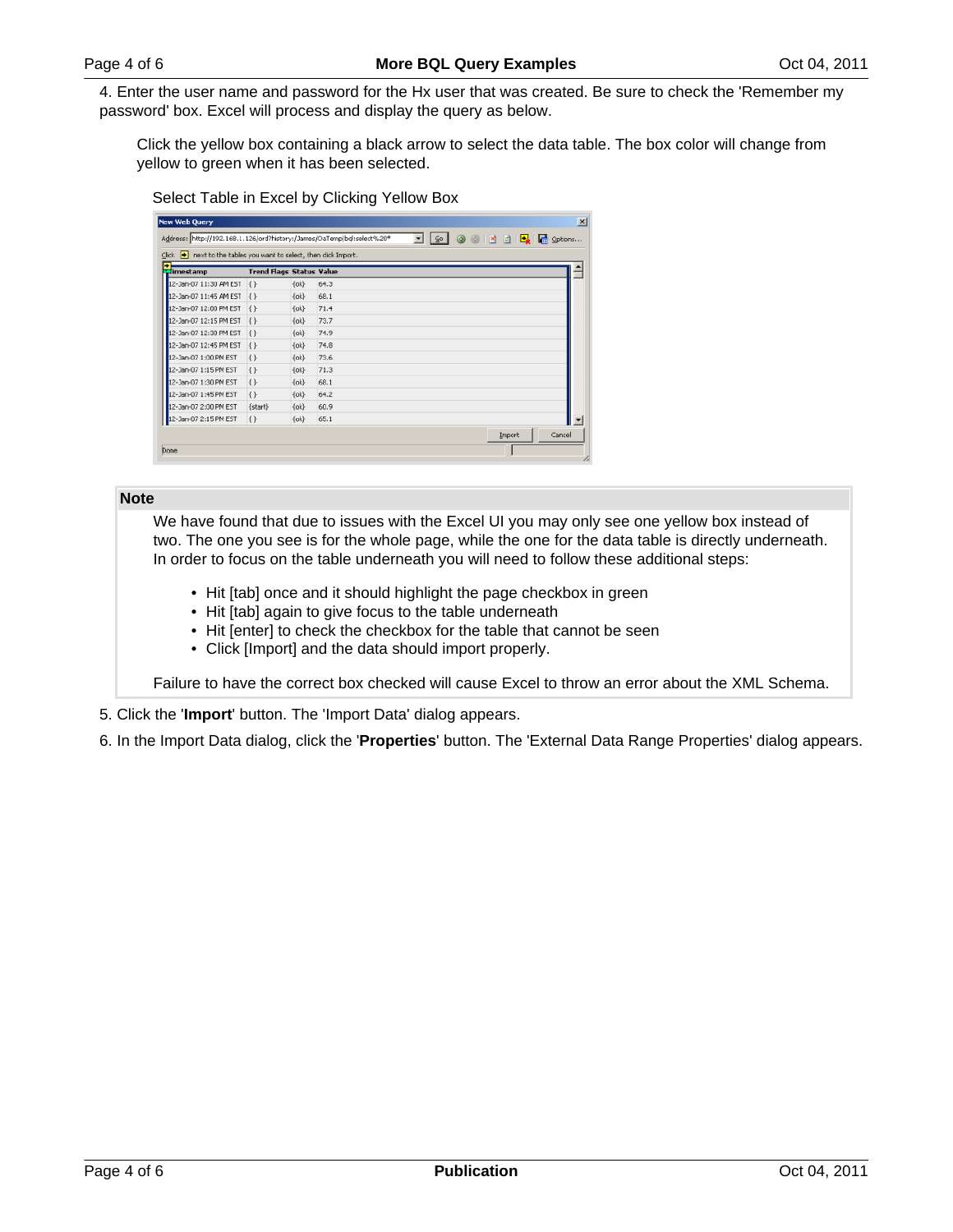External Data Range Properties dialog in Excel

| <b>External Data Range Properties</b>                                                                                                                                                                                                    |  |  |  |  |  |  |  |
|------------------------------------------------------------------------------------------------------------------------------------------------------------------------------------------------------------------------------------------|--|--|--|--|--|--|--|
| OaTemp<br>Name:                                                                                                                                                                                                                          |  |  |  |  |  |  |  |
| Query definition<br>$\triangledown$ Save guery definition<br>$\Gamma$ Save password                                                                                                                                                      |  |  |  |  |  |  |  |
| Refresh control<br><b>▽</b> Enable background refresh<br>15<br>$\nabla$ Refresh every<br>minutes                                                                                                                                         |  |  |  |  |  |  |  |
| <b>▽</b> Refresh data on file open<br>Remove external data from worksheet before saving                                                                                                                                                  |  |  |  |  |  |  |  |
| Data formatting and layout<br>□ Preserve column sort/filter/layout<br>$\nabla$ Include field names<br>$\Box$ Include row numbers<br>Ⅳ Preserve cell formatting<br>Ⅳ Adjust column width                                                  |  |  |  |  |  |  |  |
| If the number of rows in the data range changes upon refresh:<br>C Insert cells for new data, delete unused cells<br>C Insert entire rows for new data, clear unused cells<br>Overwrite existing cells with new data, clear unused cells |  |  |  |  |  |  |  |
| Fill down formulas in columns adjacent to data                                                                                                                                                                                           |  |  |  |  |  |  |  |
| Cancel<br>ОK                                                                                                                                                                                                                             |  |  |  |  |  |  |  |

7. Type a descriptive name for this query in the '**Name**' field. Under 'Refresh Control' check the '**Refresh ever**' box and set the time for automatic refreshes to occur while the spreadsheet is open. Also select the '**Refresh data on file open**' box. Make any other changes to the properties that are necessary and click the '**OK**' button. The Import Data dialog appears again.

8. Click the '**OK**' button to insert the query into the spreadsheet.